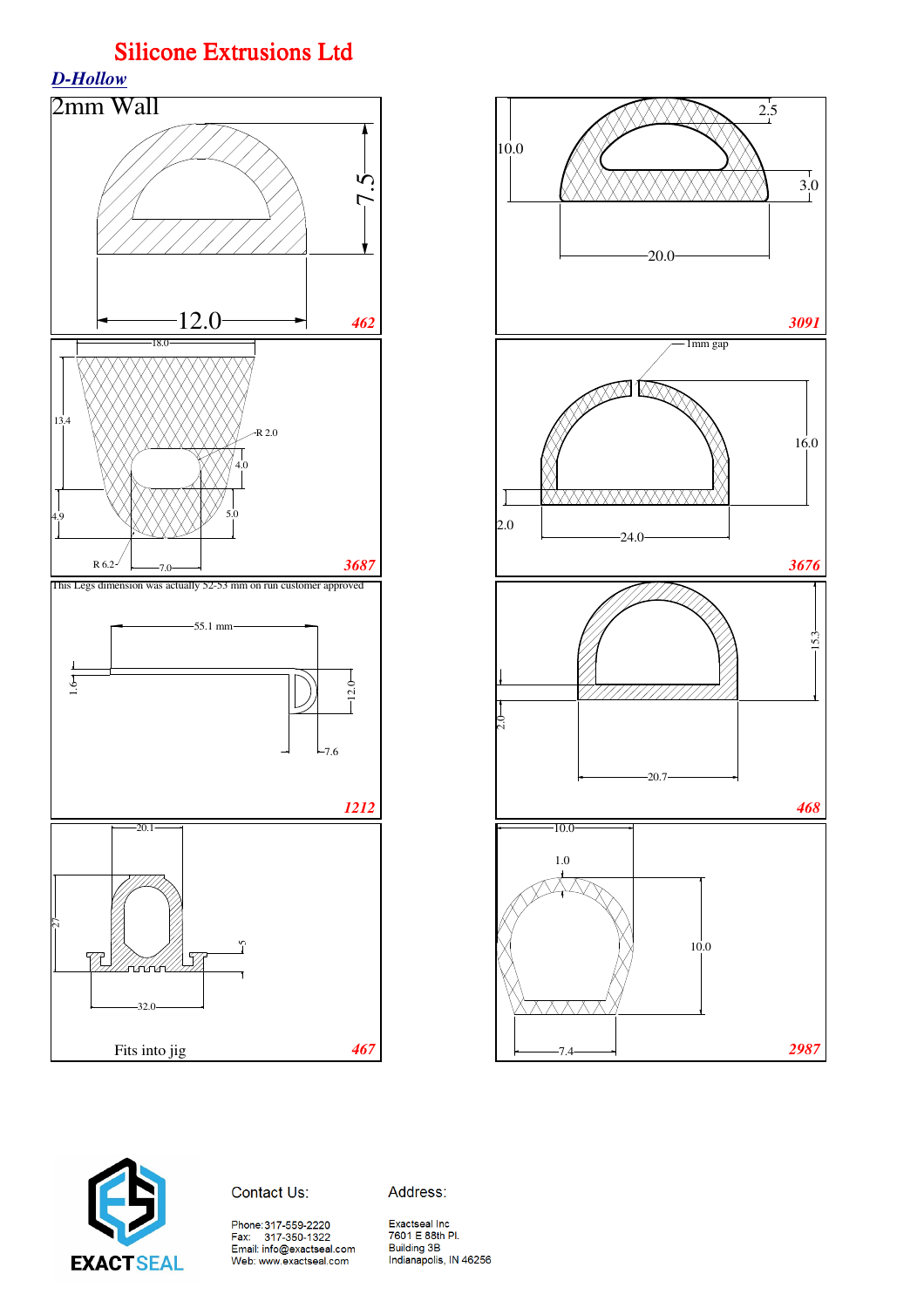





Contact Us:

Address:

Phone:317-559-2220<br>Fax: 317-350-1322<br>Email: info@exactseal.com<br>Web: www.exactseal.com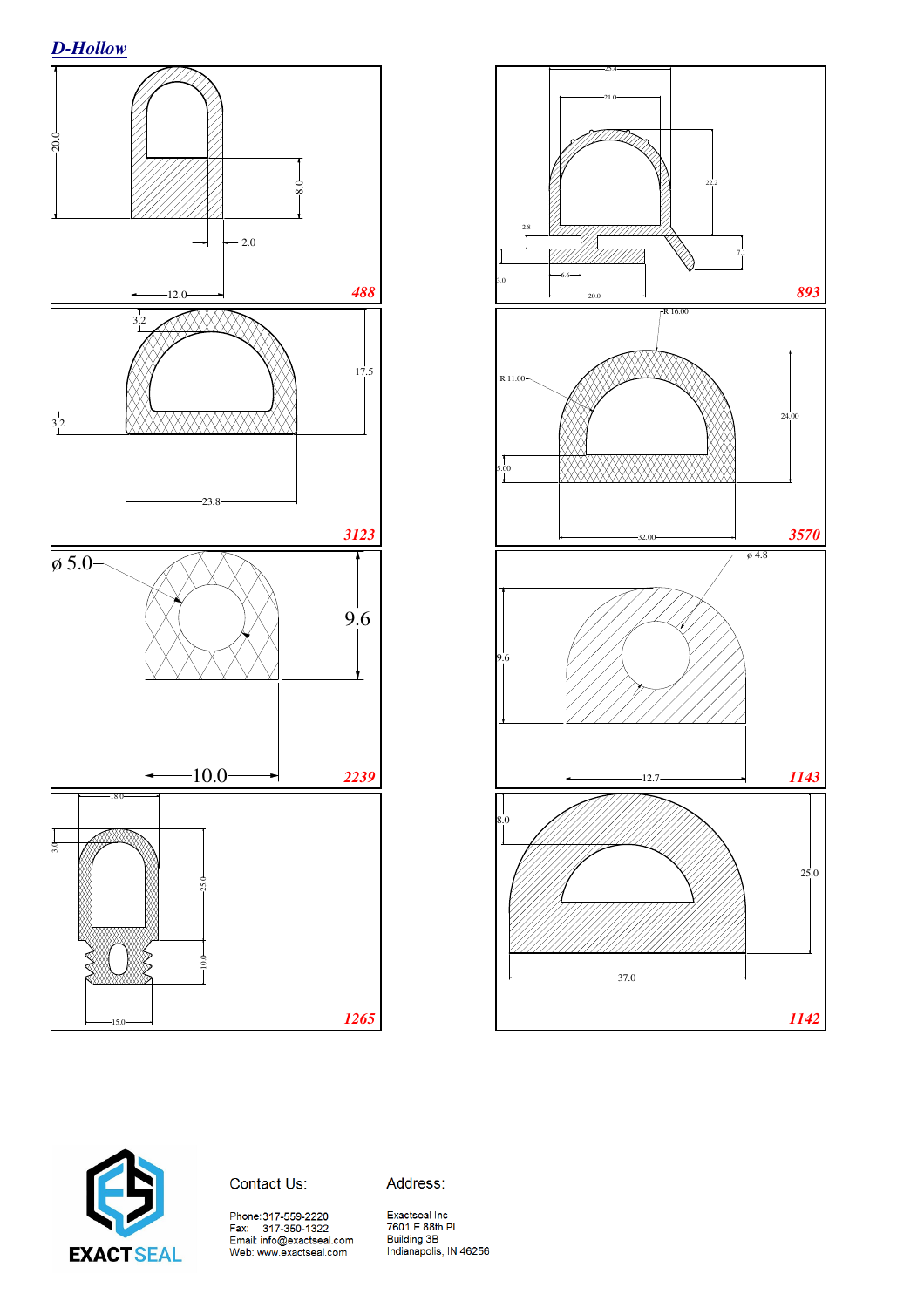





Contact Us:

Address:

Phone:317-559-2220<br>Fax: 317-350-1322<br>Email: info@exactseal.com<br>Web: www.exactseal.com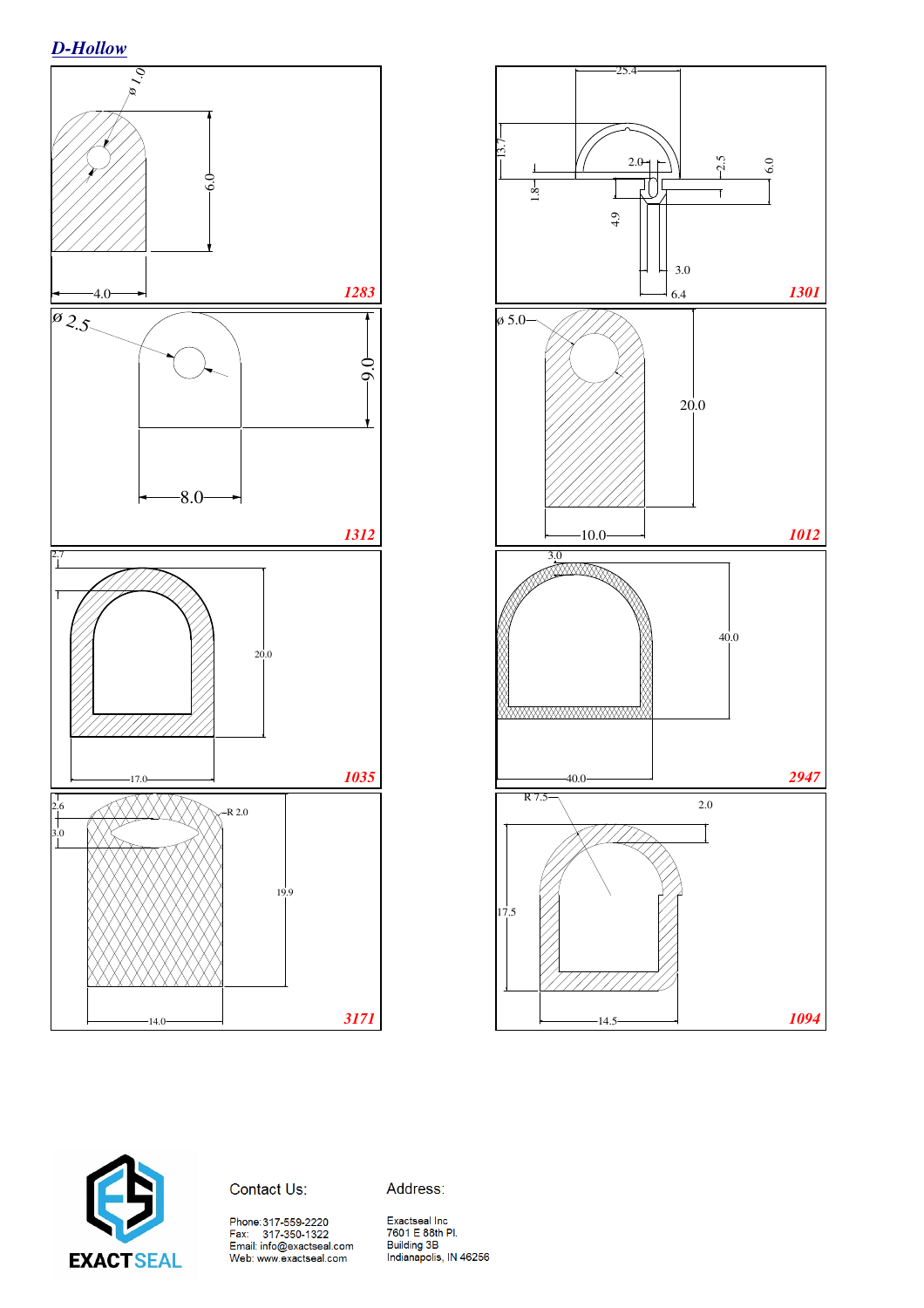*D-Hollow*







#### Contact Us:

Phone: 317-559-2220<br>Fax: 317-350-1322<br>Email: info@exactseal.com Web: www.exactseal.com

Address: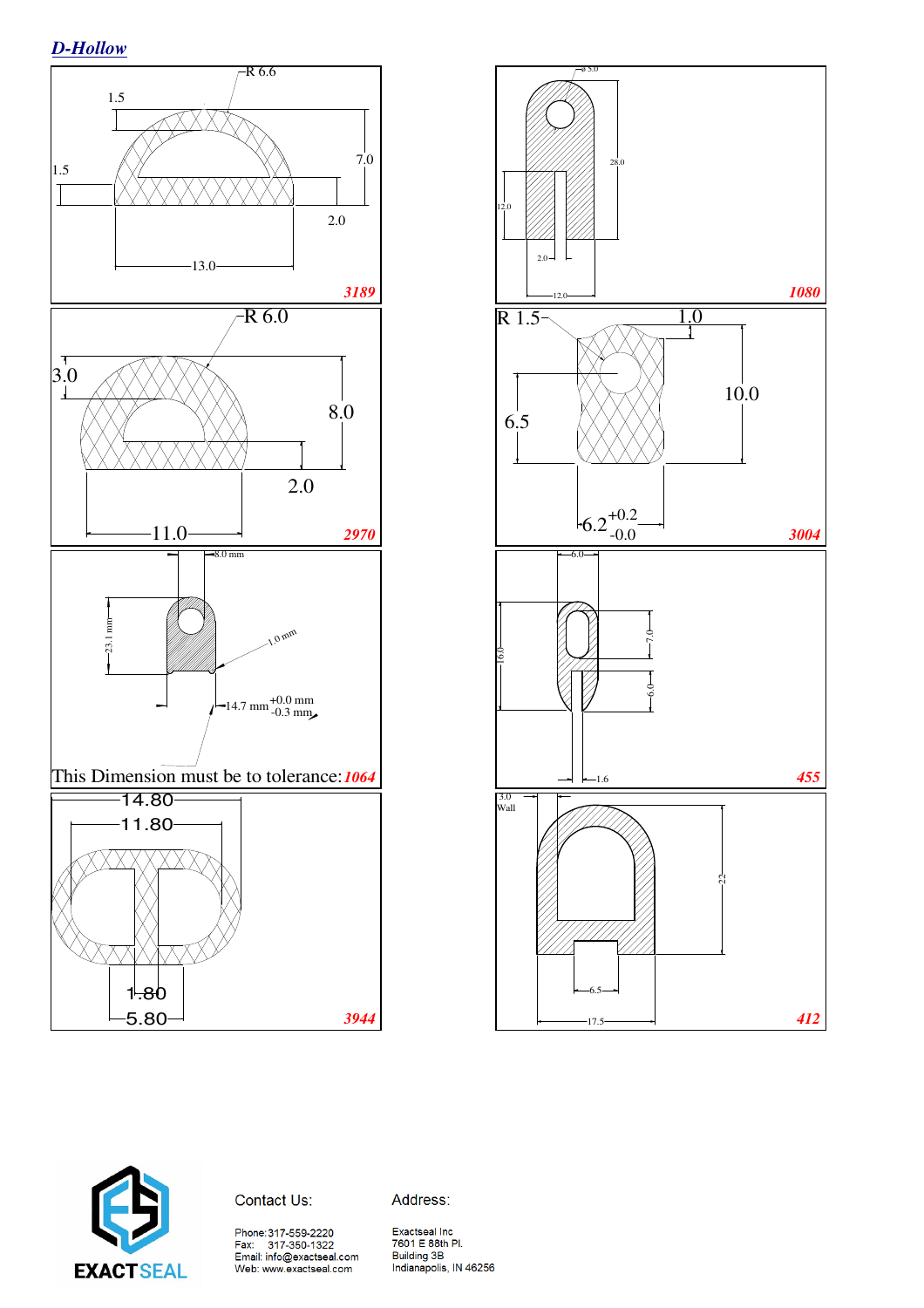





### Contact Us:

Phone:317-559-2220<br>Fax: 317-350-1322<br>Email: info@exactseal.com Web: www.exactseal.com

Address: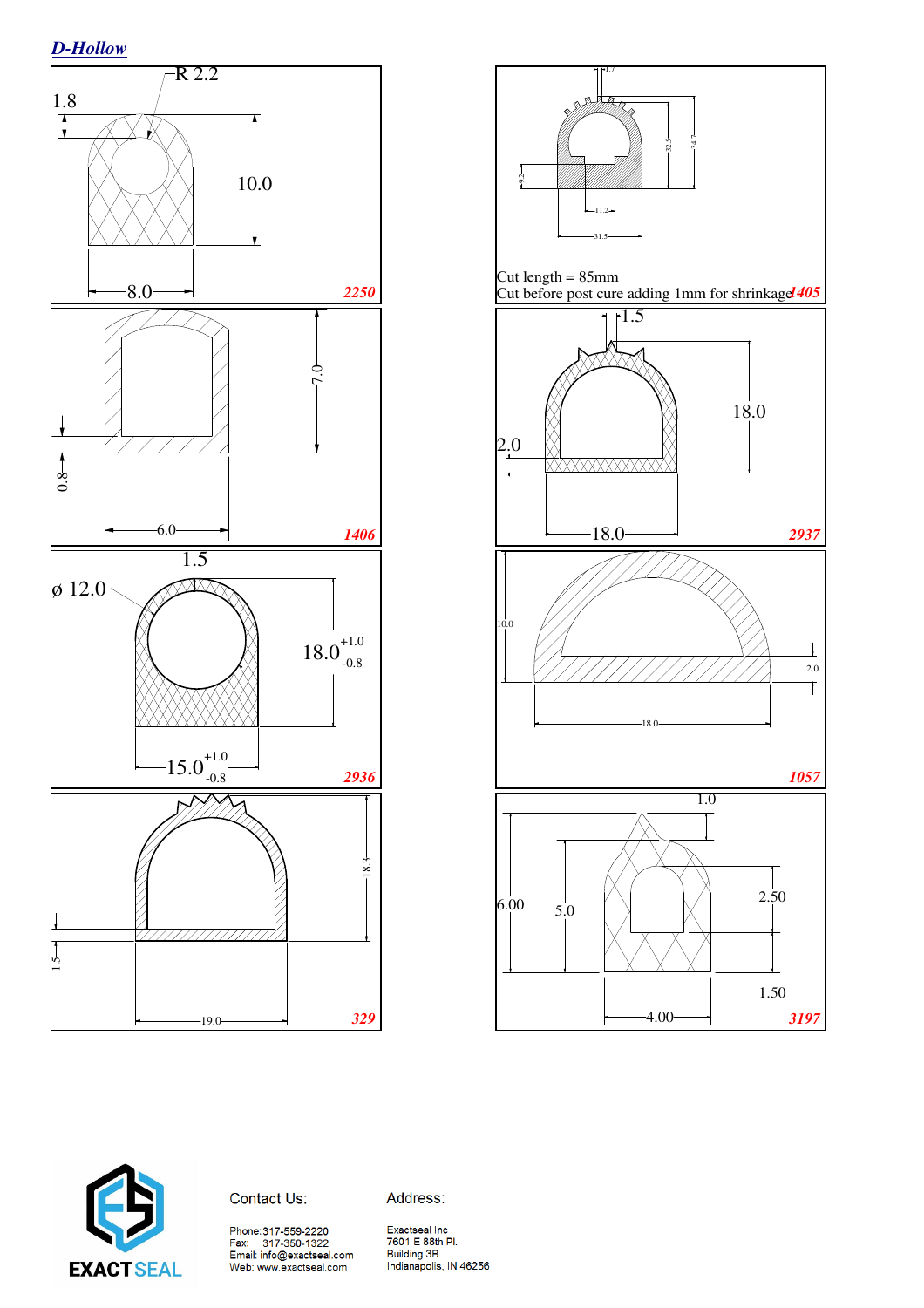





#### Contact Us:

Phone: 317-559-2220<br>Fax: 317-350-1322<br>Email: info@exactseal.com<br>Web: www.exactseal.com

Address: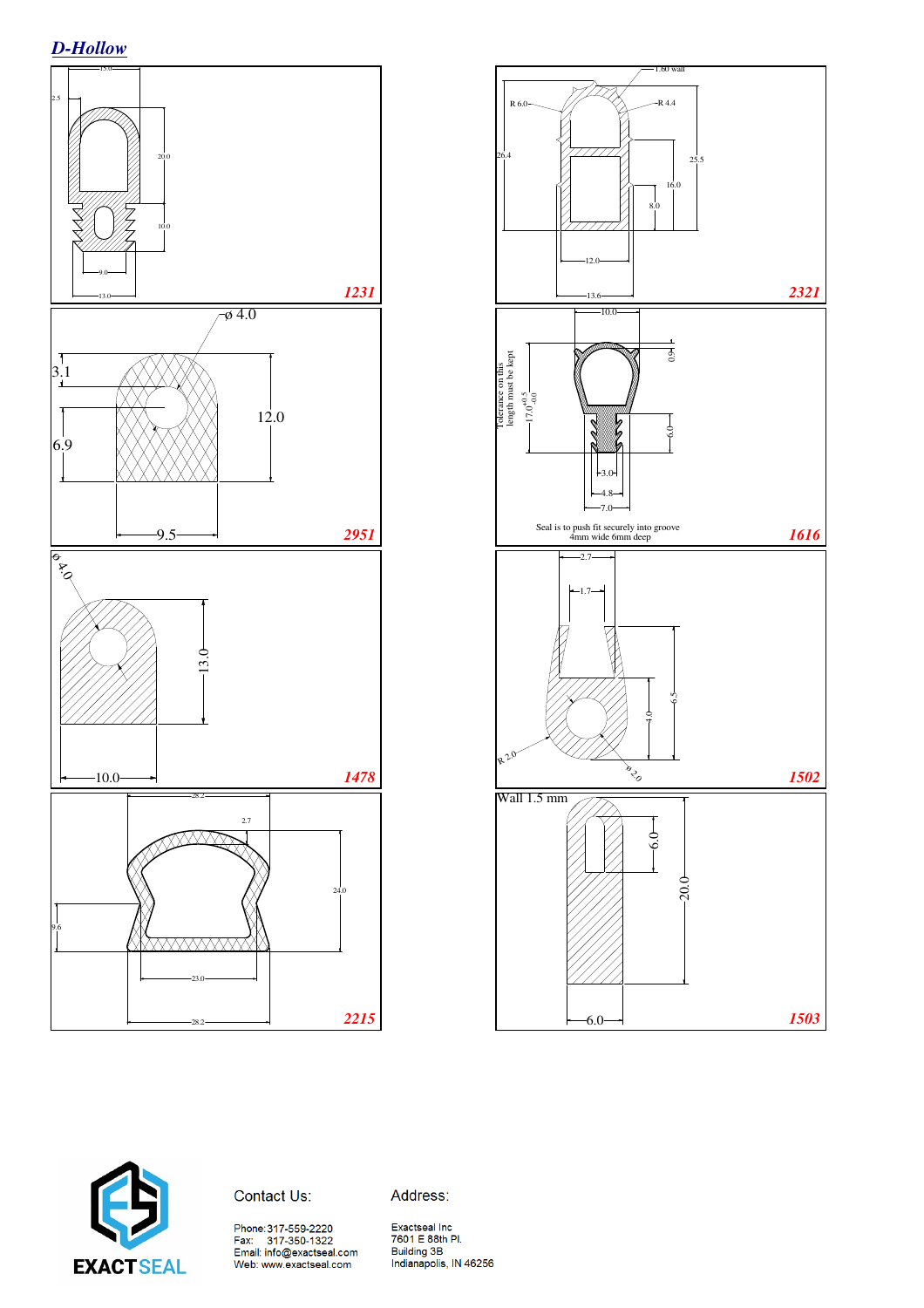





### Contact Us:

Phone:317-559-2220<br>Fax: 317-350-1322<br>Email: info@exactseal.com<br>Web: www.exactseal.com

Address: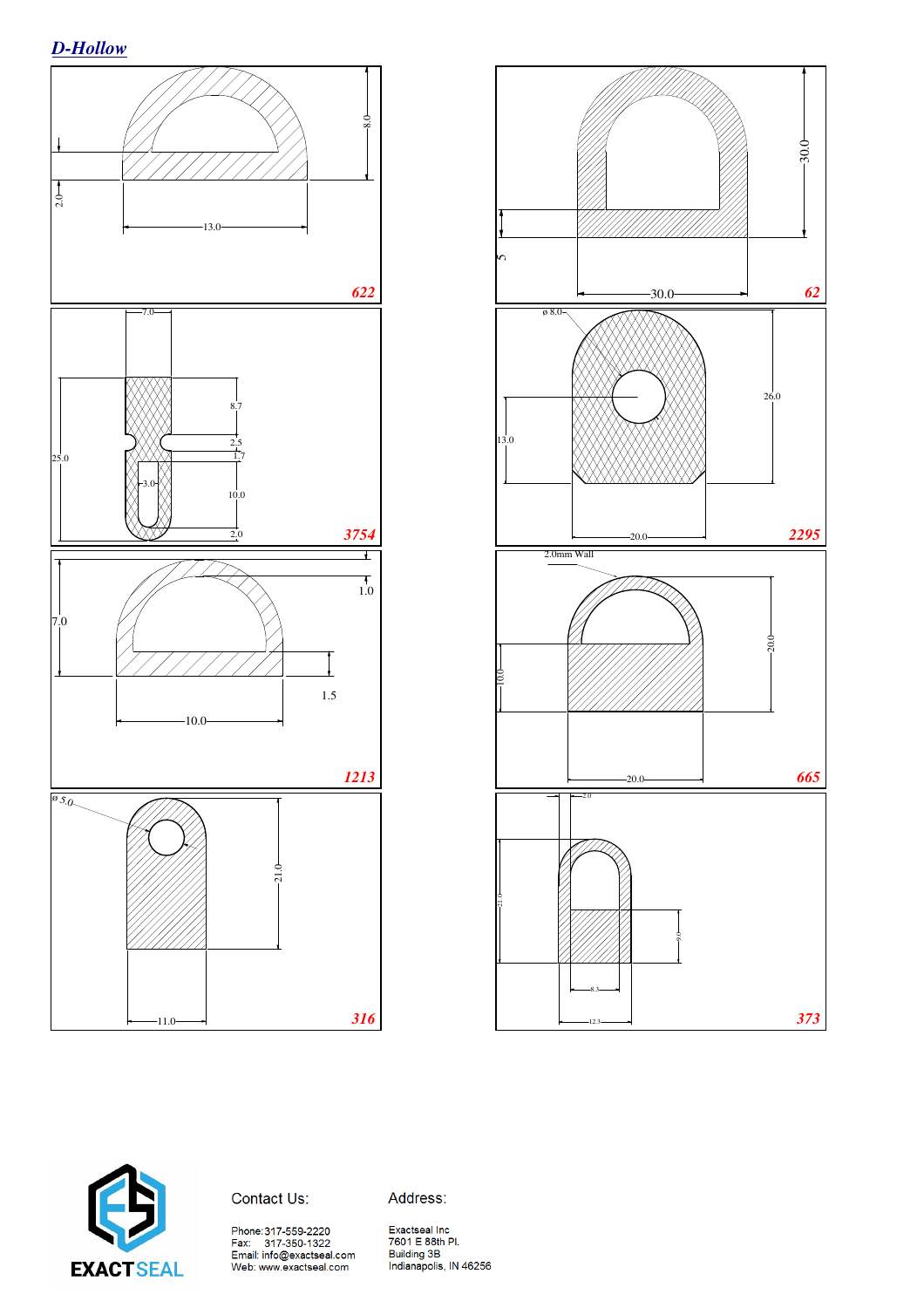





Contact Us:

Phone:317-559-2220<br>Fax: 317-350-1322<br>Email: info@exactseal.com<br>Web: www.exactseal.com

Address:

Exactseal Inc<br>7601 E 88th Pl. Building 3B Building 3B<br>Indianapolis, IN 46256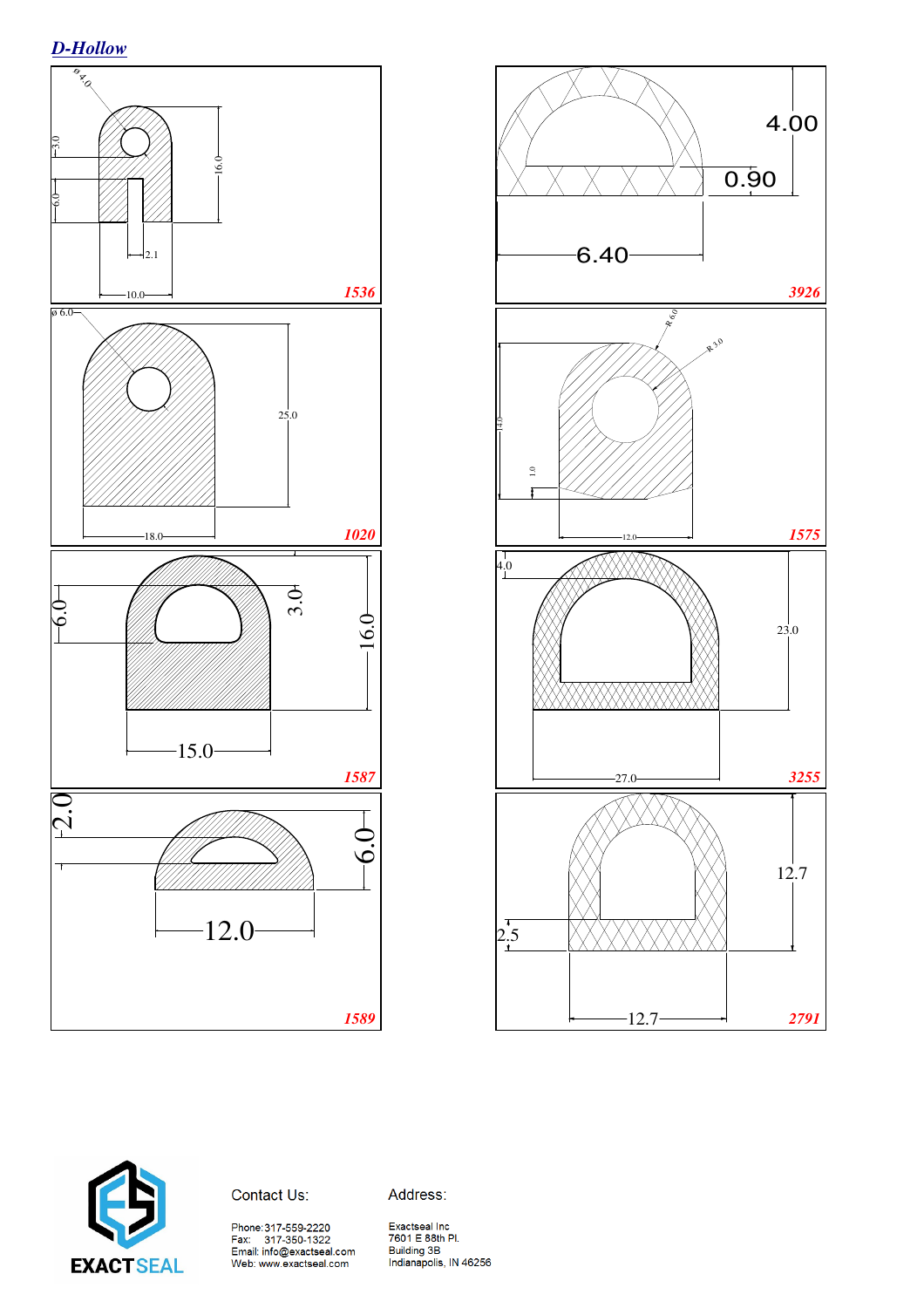*D-Hollow*







### Contact Us:

Phone:317-559-2220<br>Fax: 317-350-1322<br>Email: info@exactseal.com<br>Web: www.exactseal.com

Address: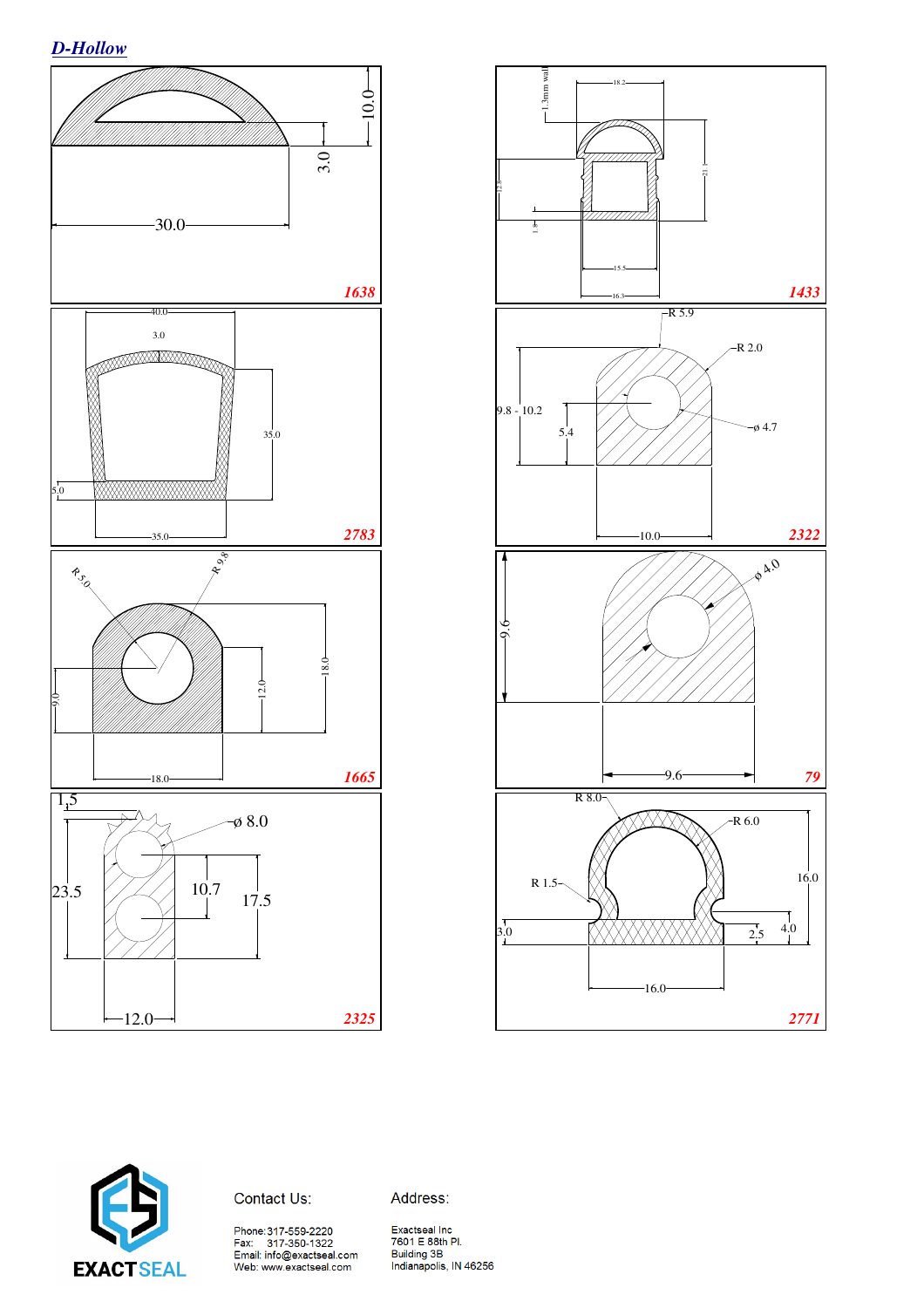





Contact Us:

Address:

Phone:317-559-2220<br>Fax: 317-350-1322<br>Email: info@exactseal.com<br>Web: www.exactseal.com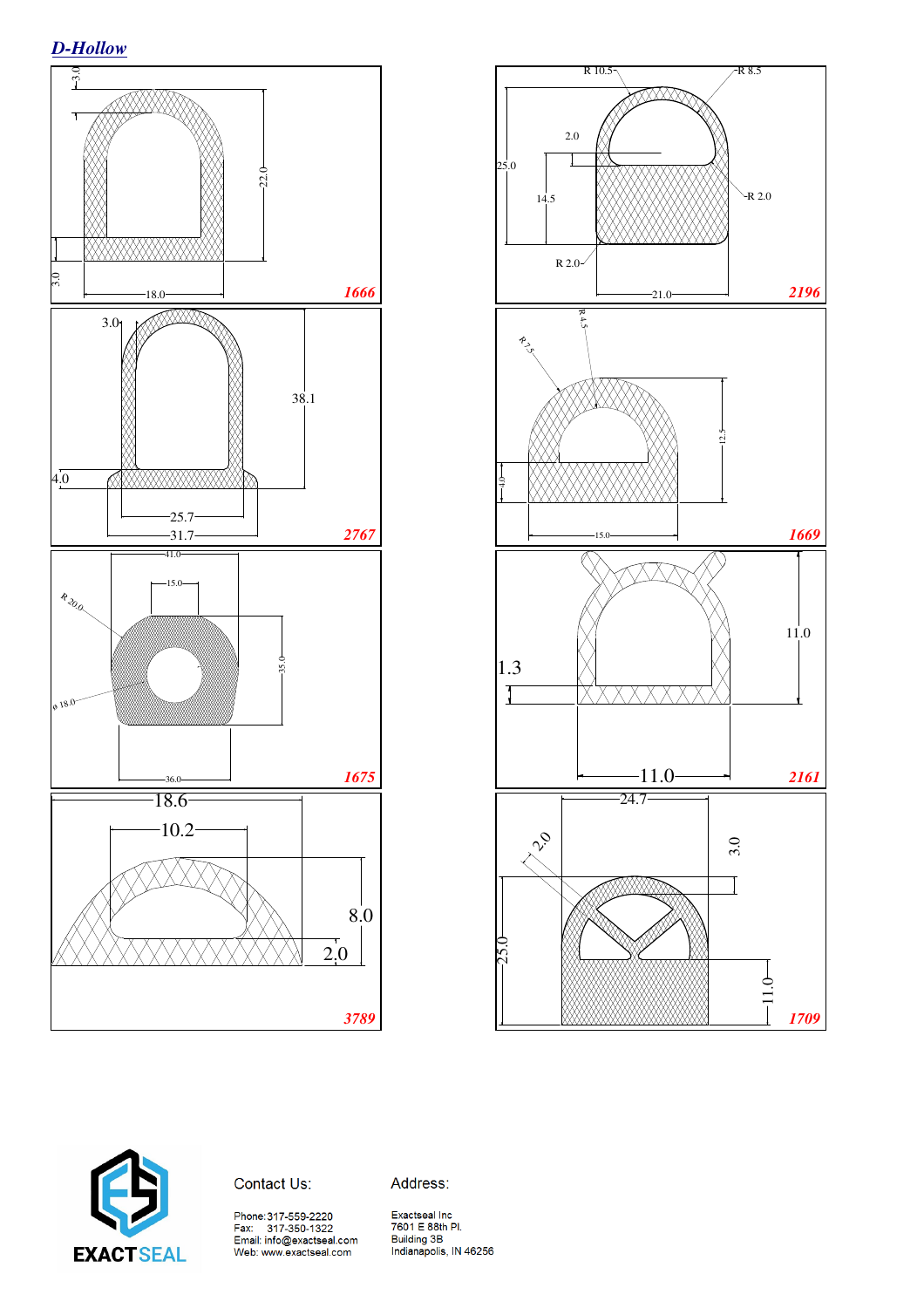





#### Contact Us:

Address:

Phone:317-559-2220<br>Fax: 317-350-1322<br>Email: info@exactseal.com<br>Web: www.exactseal.com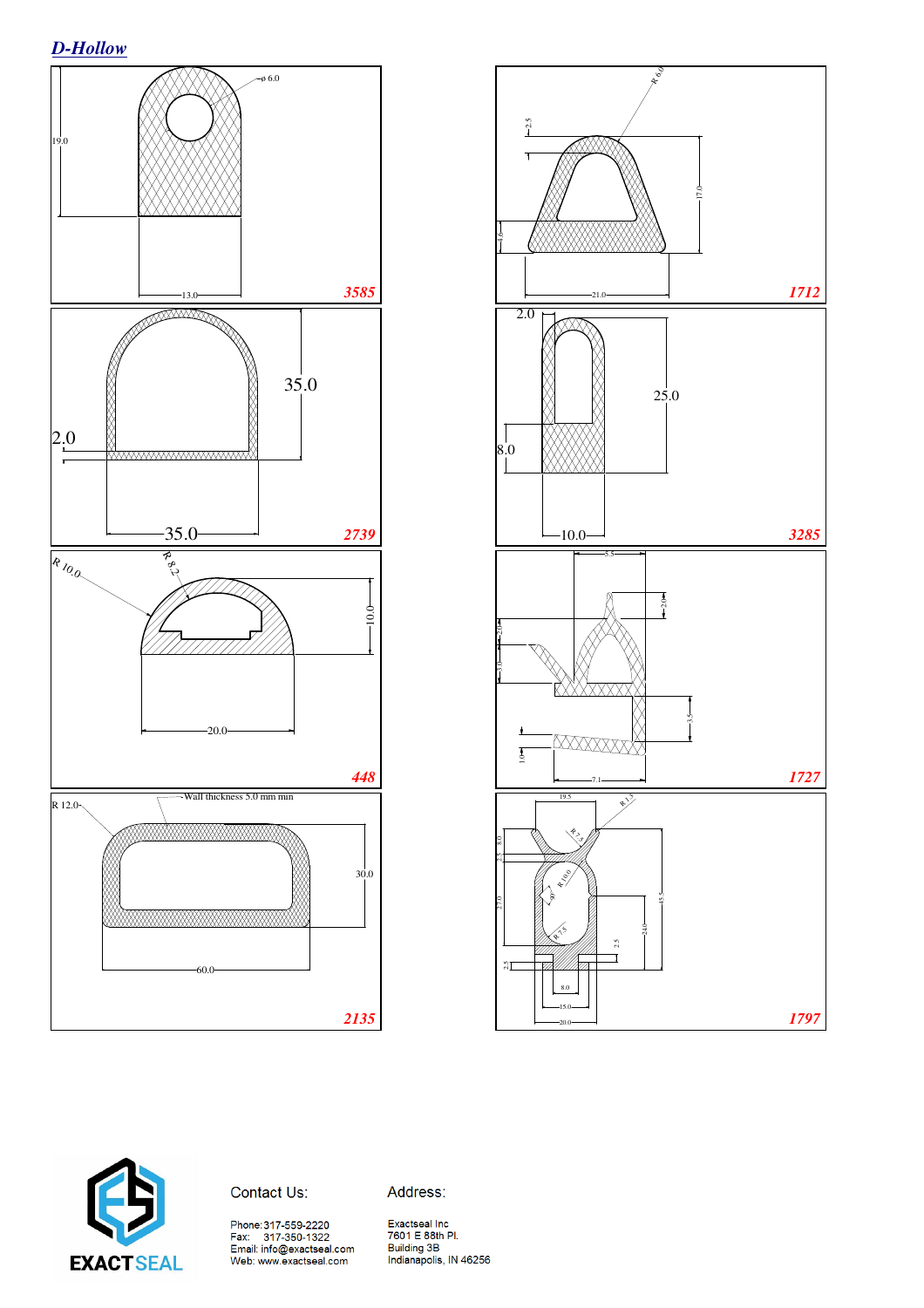





Contact Us:

Address: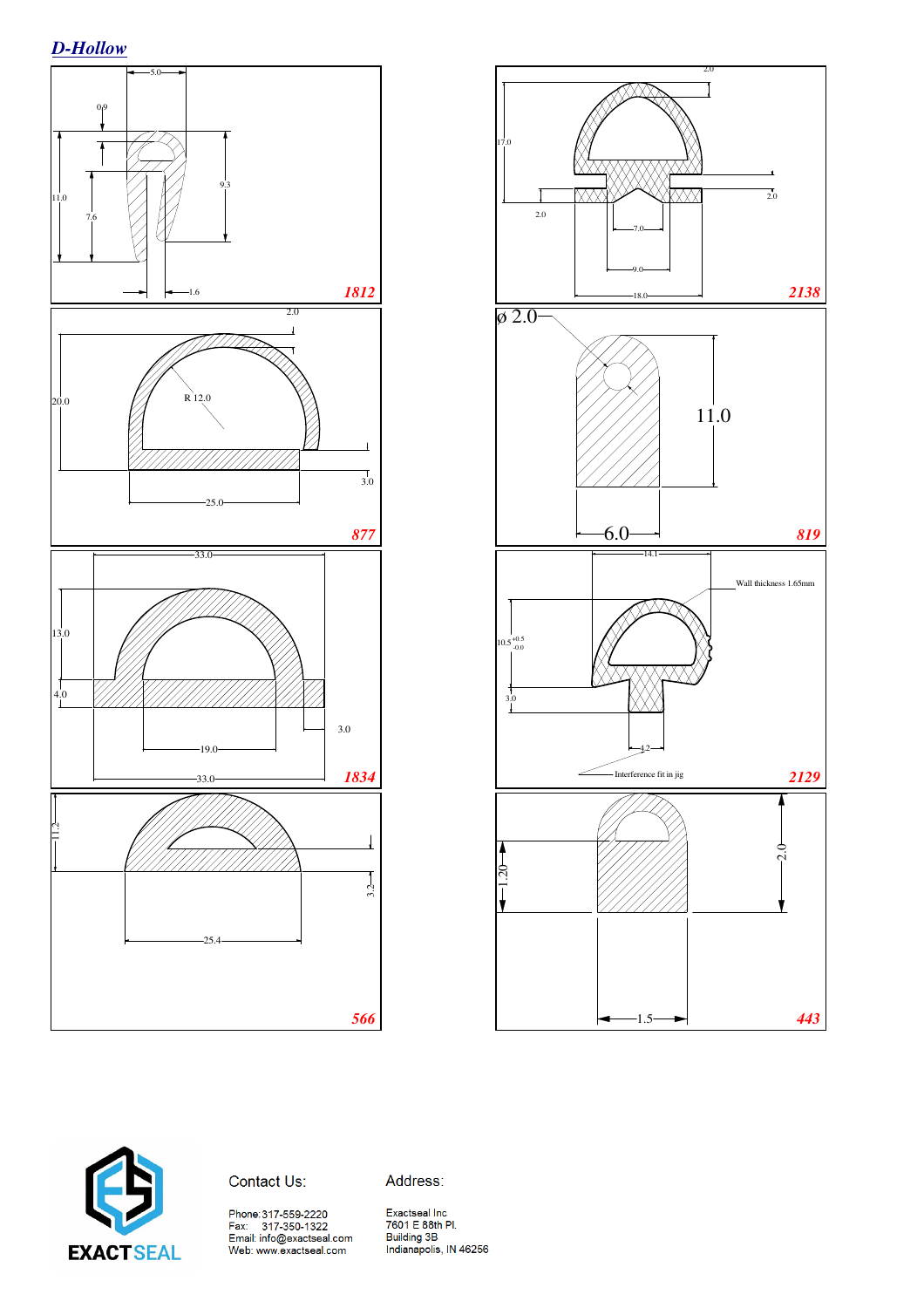





#### Contact Us:

Address:

Phone:317-559-2220<br>Fax: 317-350-1322<br>Email: info@exactseal.com<br>Web: www.exactseal.com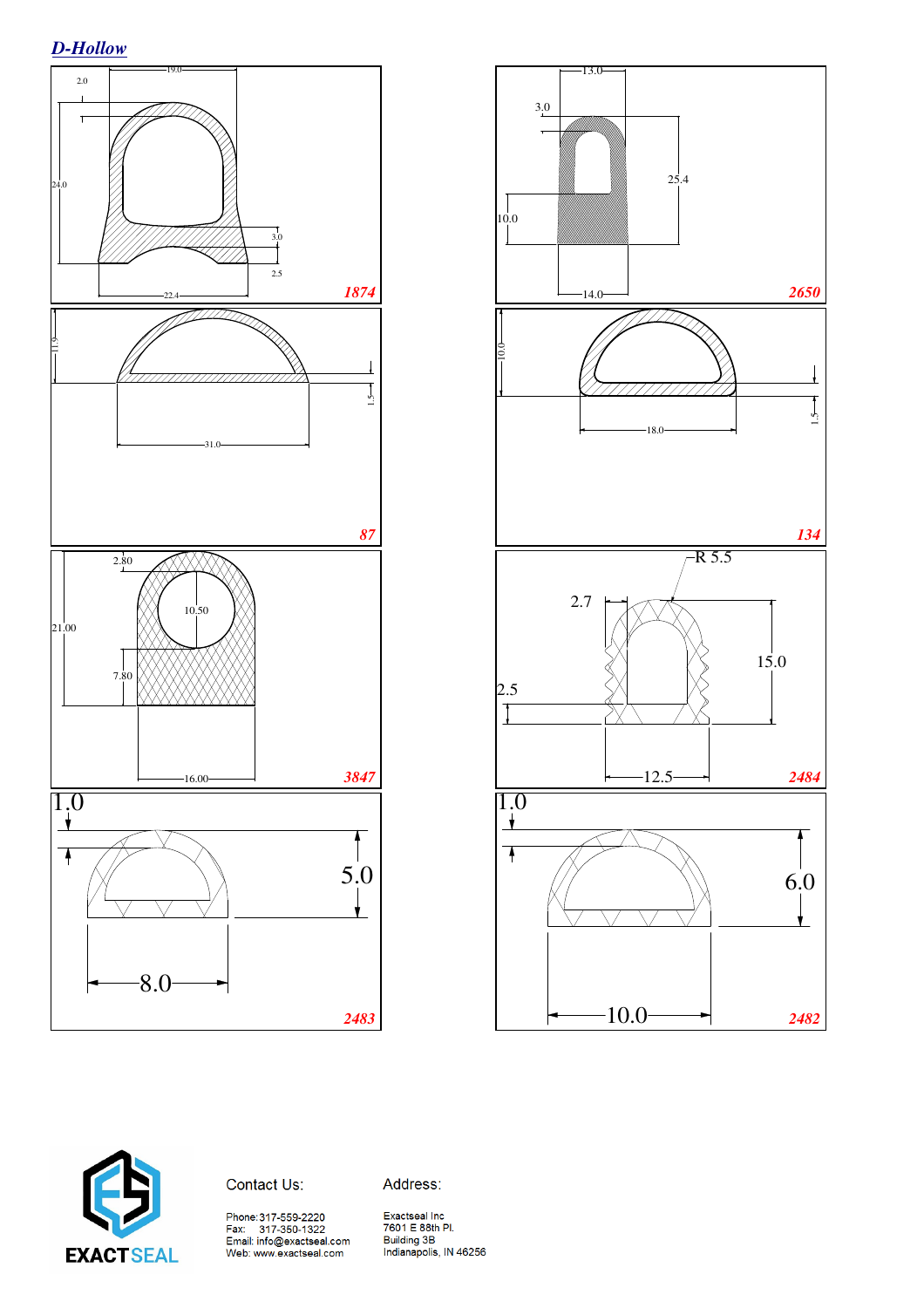





Contact Us:

Address:

Phone:317-559-2220<br>Fax: 317-350-1322<br>Email: info@exactseal.com<br>Web: www.exactseal.com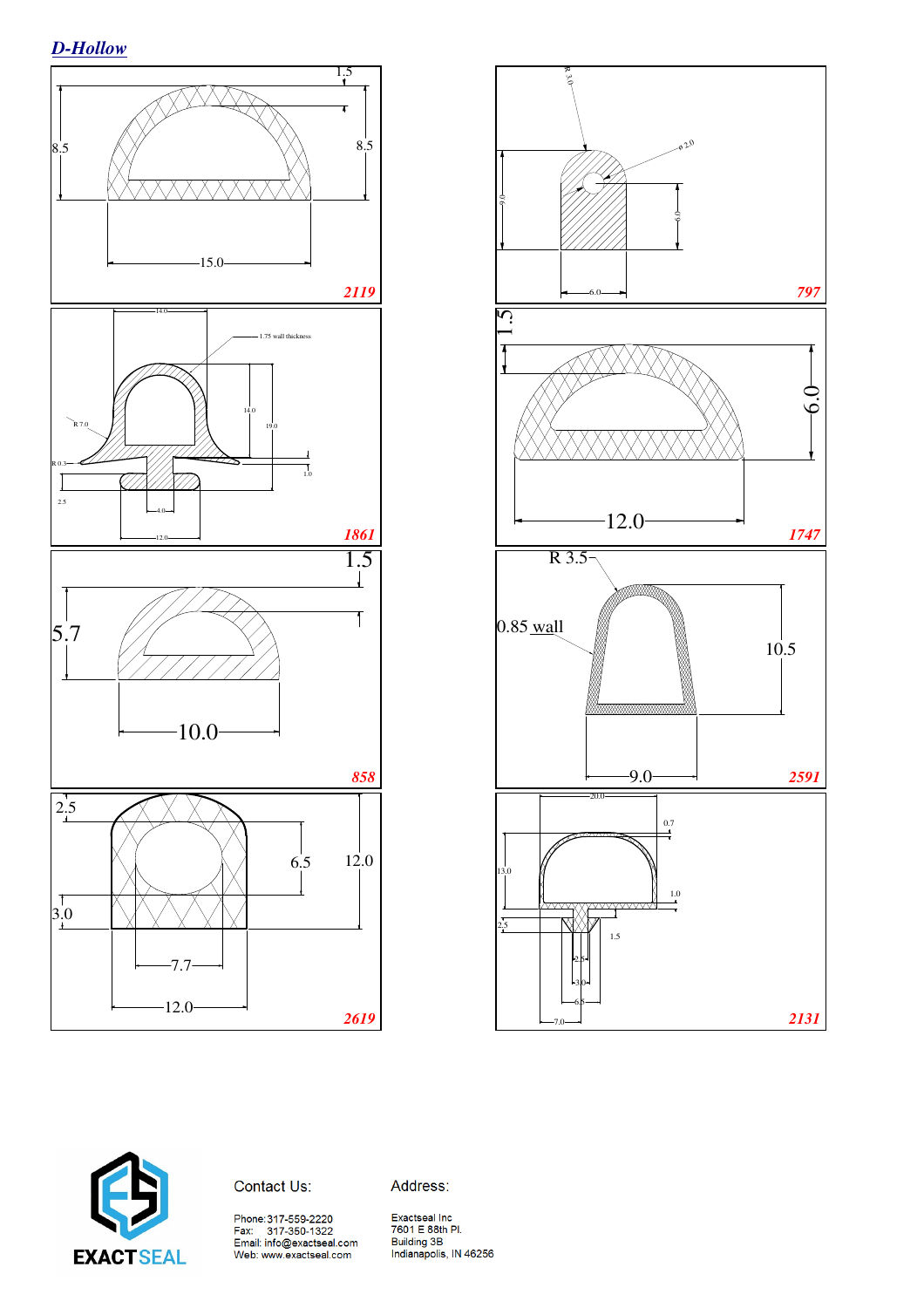*D-Hollow*







#### Contact Us:

Address: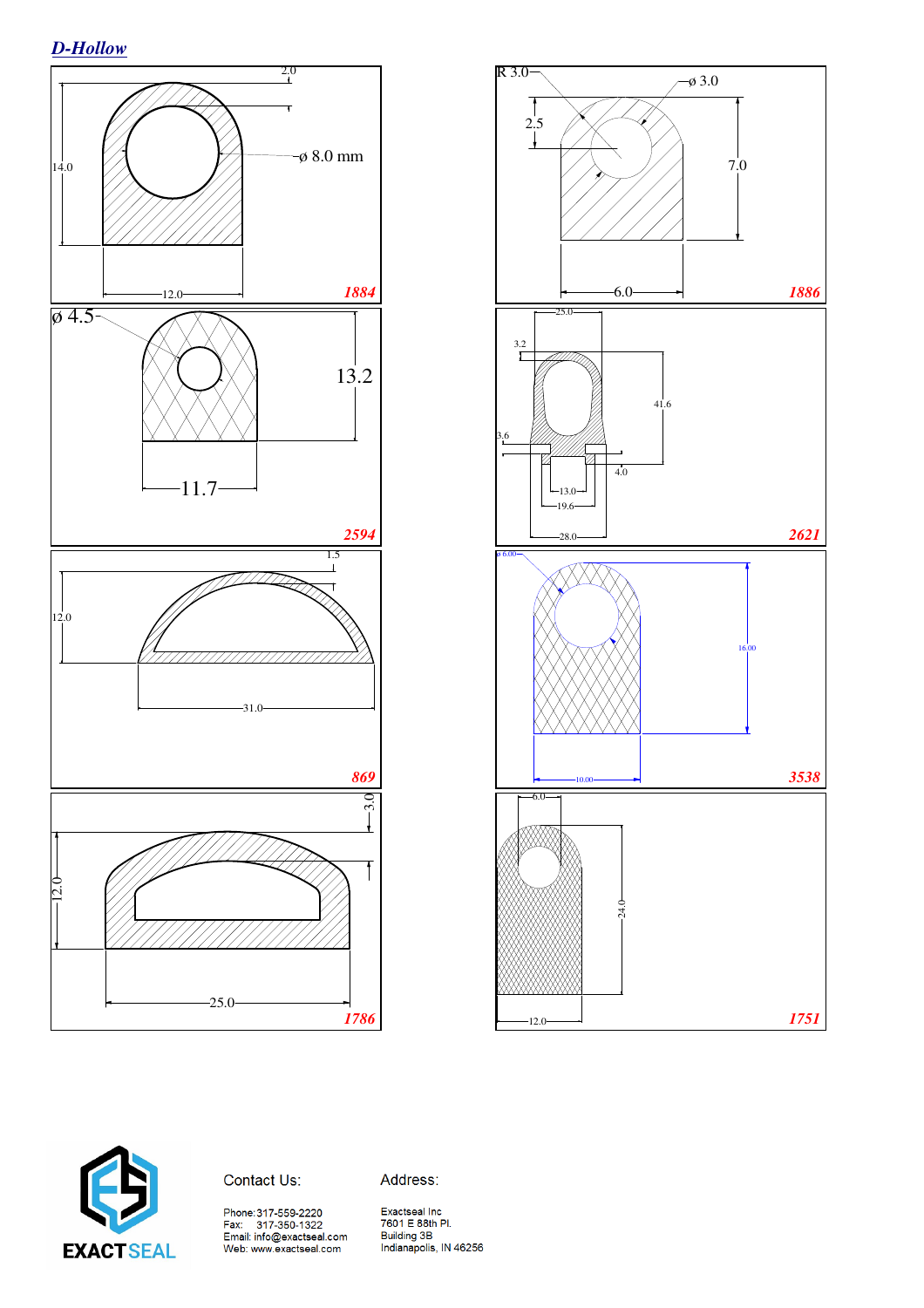





Contact Us:

Address: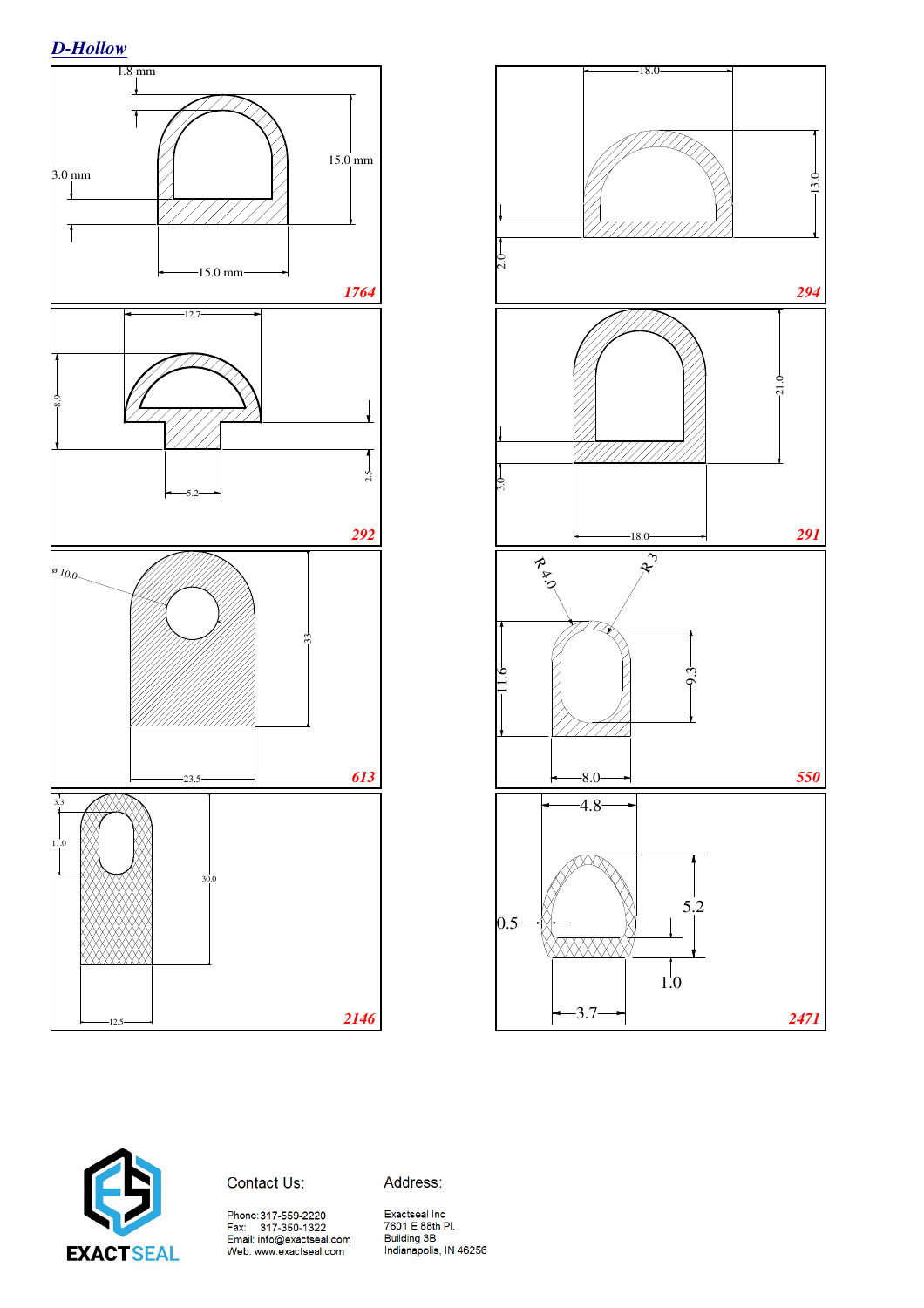





Contact Us:

Address:

Phone:317-559-2220<br>Fax: 317-350-1322<br>Email: info@exactseal.com<br>Web: www.exactseal.com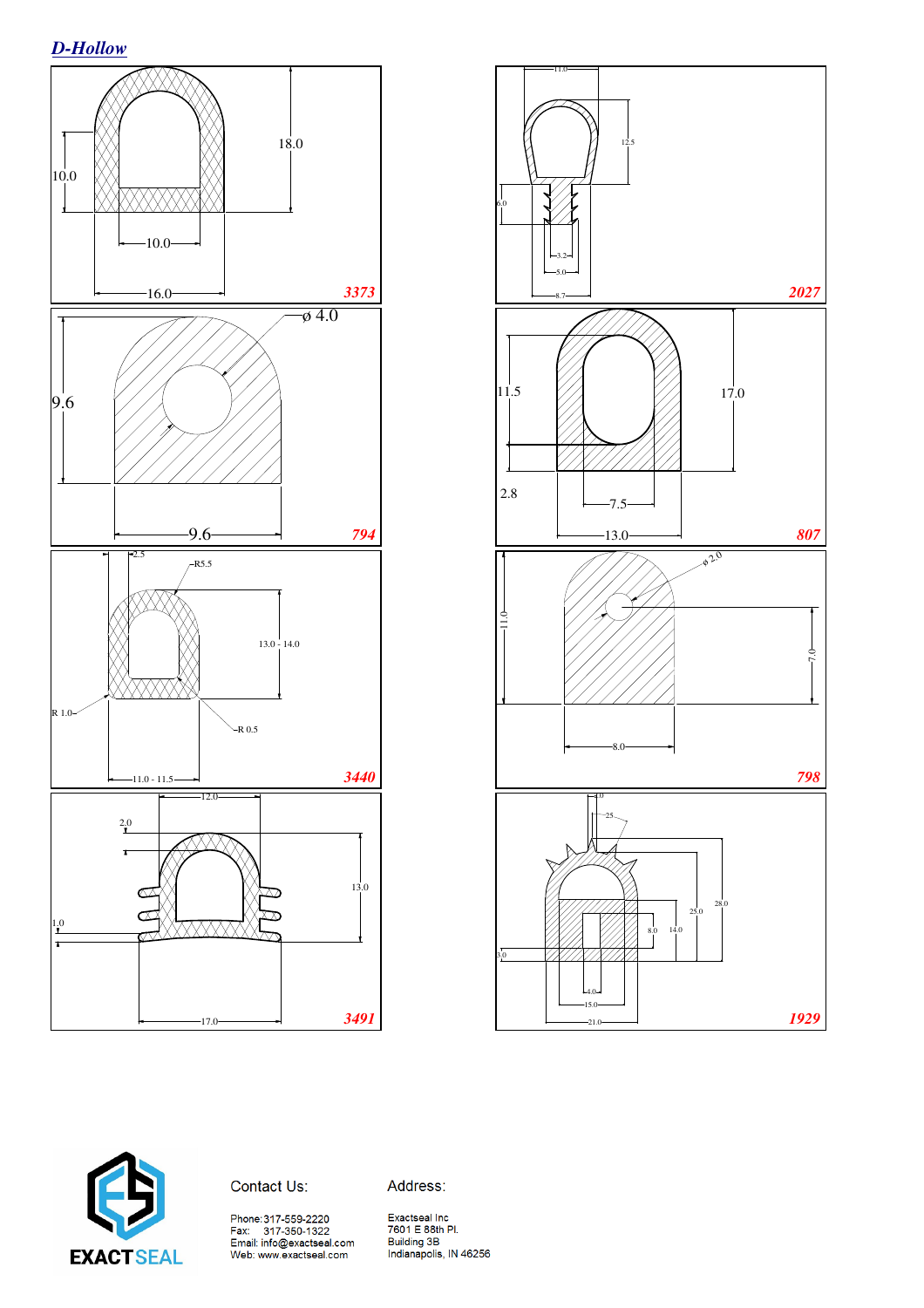





Contact Us:

Address: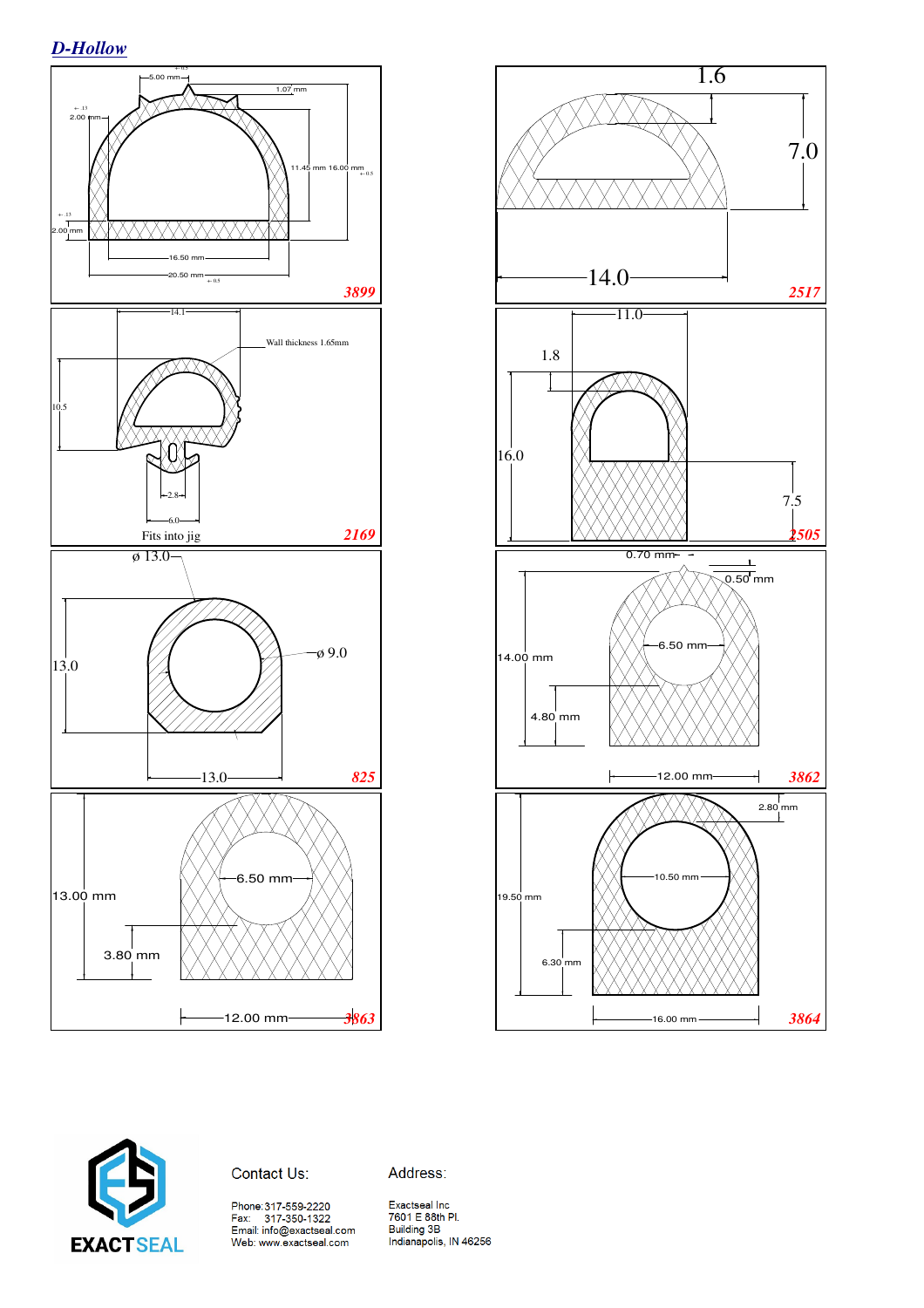





#### Contact Us:

Address:

Phone:317-559-2220<br>Fax: 317-350-1322<br>Email: info@exactseal.com<br>Web: www.exactseal.com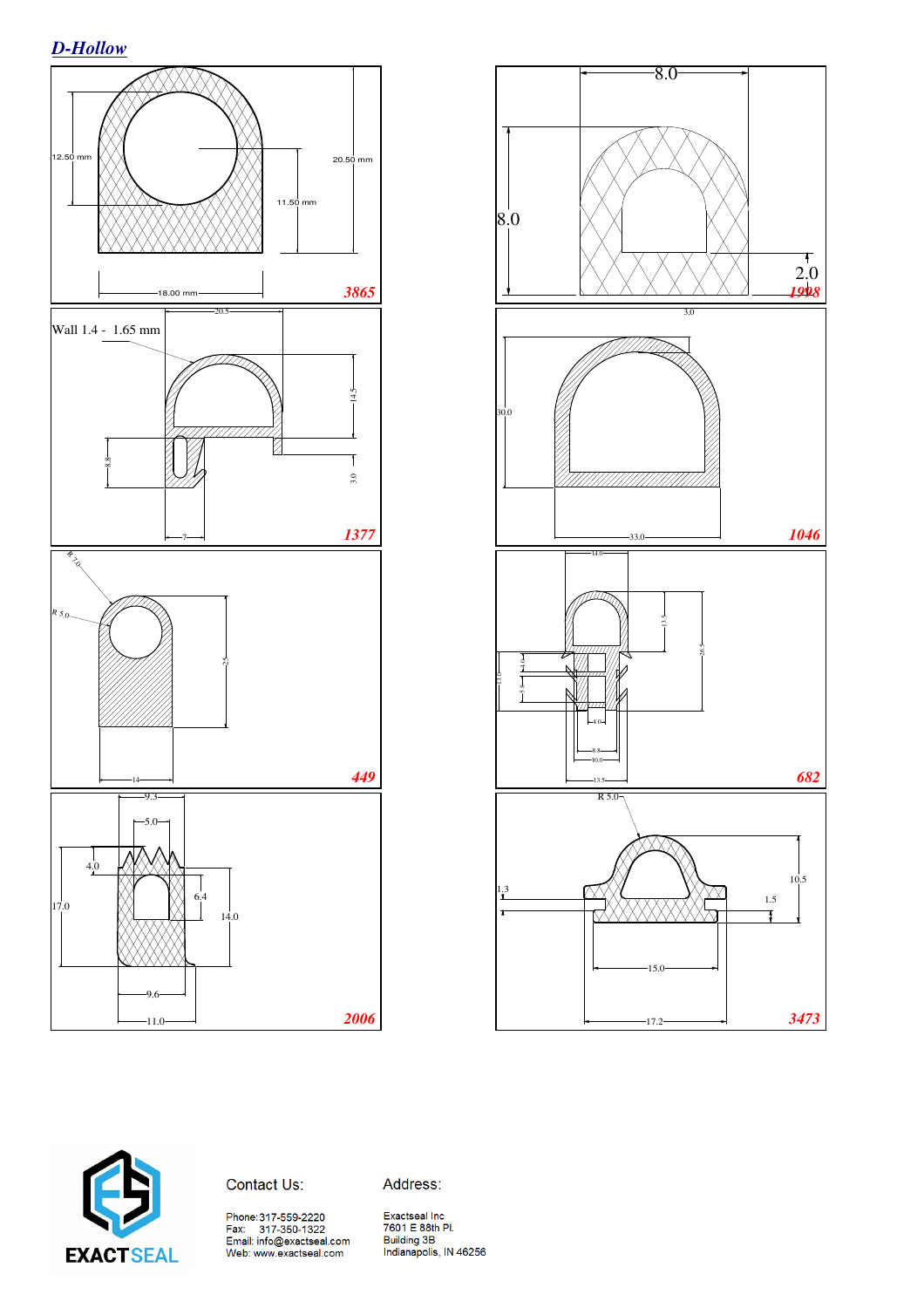





Contact Us:

Address: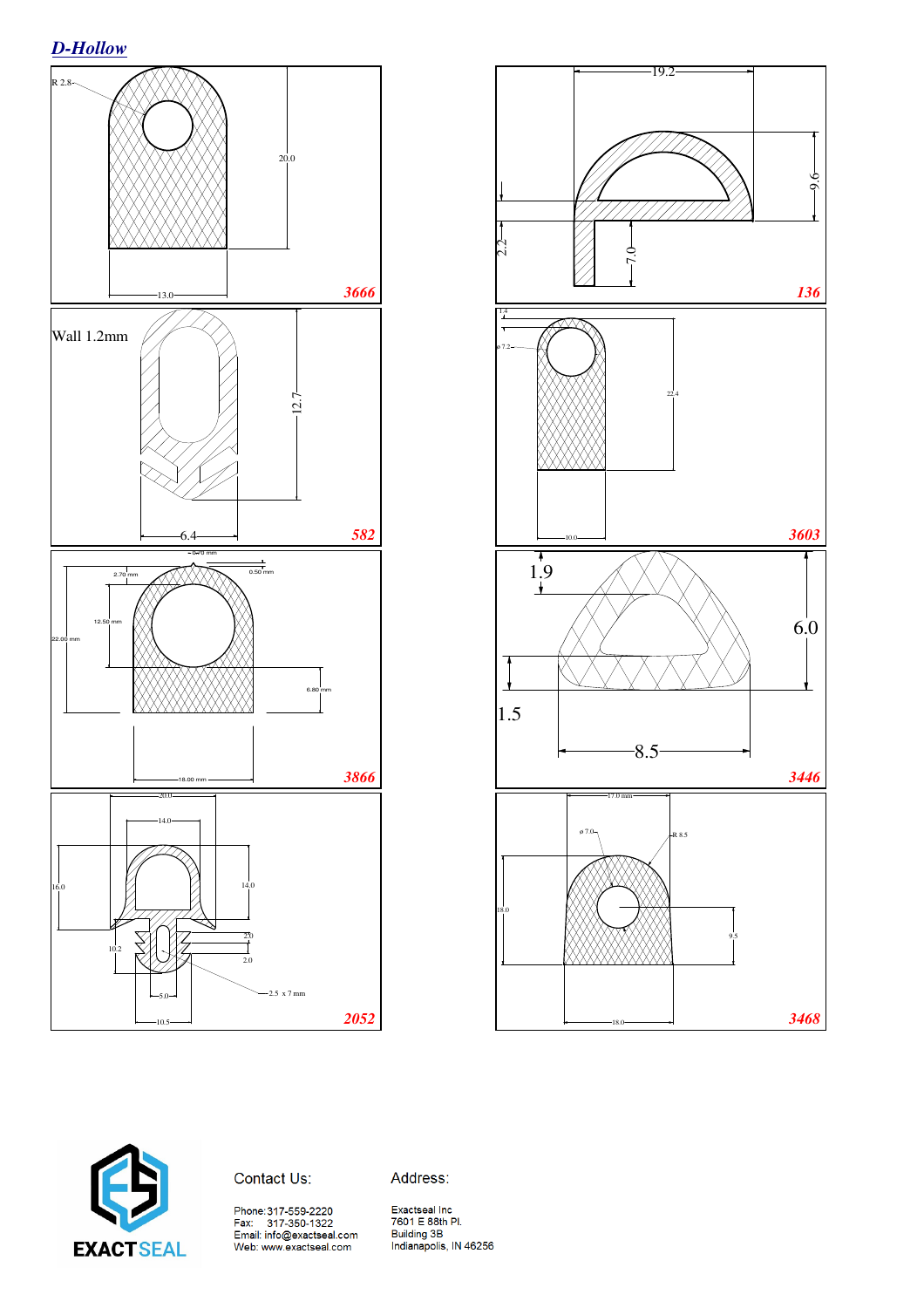





Contact Us:

Address:

Phone:317-559-2220<br>Fax: 317-350-1322<br>Email: info@exactseal.com<br>Web: www.exactseal.com